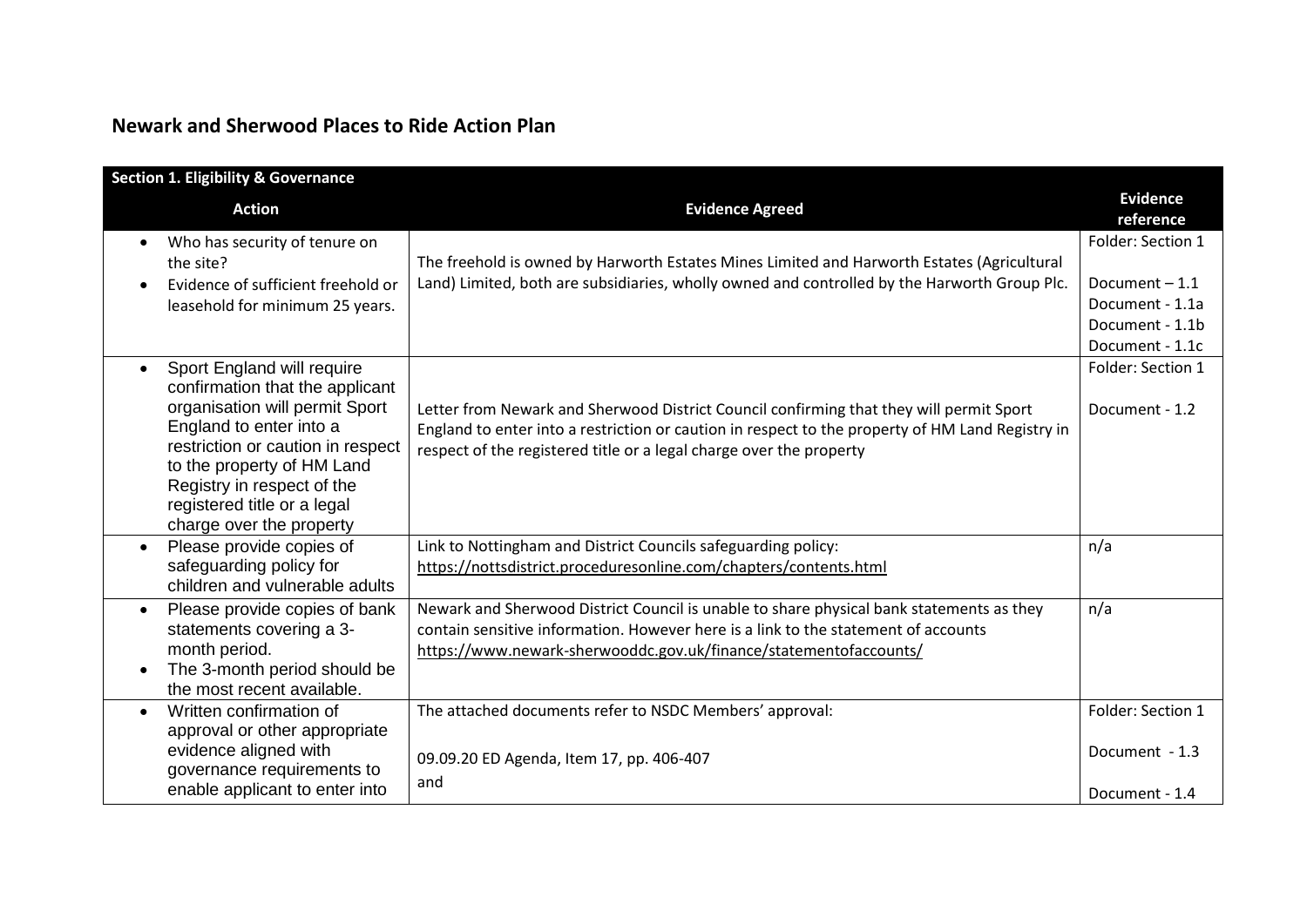| agreement                                                                                                                                                                                                                                                                                                                                    | 18.11.20 ED Agenda, Item 11, pp. 66-75.                                                                                                                                                                                                                                                                                                                                                                                                                                                                                                                                                                                           |                                     |
|----------------------------------------------------------------------------------------------------------------------------------------------------------------------------------------------------------------------------------------------------------------------------------------------------------------------------------------------|-----------------------------------------------------------------------------------------------------------------------------------------------------------------------------------------------------------------------------------------------------------------------------------------------------------------------------------------------------------------------------------------------------------------------------------------------------------------------------------------------------------------------------------------------------------------------------------------------------------------------------------|-------------------------------------|
| Section 2: Assessment Criteria / Why is the project important                                                                                                                                                                                                                                                                                |                                                                                                                                                                                                                                                                                                                                                                                                                                                                                                                                                                                                                                   |                                     |
| <b>Action</b>                                                                                                                                                                                                                                                                                                                                | <b>Evidence Agreed</b>                                                                                                                                                                                                                                                                                                                                                                                                                                                                                                                                                                                                            | <b>Evidence</b><br>Reference        |
| <b>Insight &amp; Consultation</b><br>Please evidence of the insight<br>you have used to inform your<br>project. This could include<br>strategic documents, local<br>customer analysis and<br>consultation you have carried<br>out or the feedback from<br>surveys / questionnaires<br>you've received that has<br>informed your project idea | <b>Strategic Plans:-</b><br>$\bullet$<br><b>Community Plan 2019 to 2023 - Thoresby Vale site is identified in this document</b><br>as a strategic development. The community plan also has 7 strategic aims. The<br>main one being 'Improving the health and well-being of local residents' which this<br>project underpins.                                                                                                                                                                                                                                                                                                      | Folder: Section 2<br>Document - 2.0 |
|                                                                                                                                                                                                                                                                                                                                              | <b>Active 4 Today Business Plan 2020</b><br>$\bullet$<br>This document aligns the objectives and aspirations of NSDC Community Plan; it<br>sets out what A4T already deliver within the community and also what they inted<br>to achieve over the next 12 months. It also details the volunteering plan the<br>deliver called VISPA Schemes (Volunteering).                                                                                                                                                                                                                                                                       | Folder: Section 2<br>Document - 2.1 |
|                                                                                                                                                                                                                                                                                                                                              | <b>Sport and Physical Activity Plan</b><br>NSDC's Sport and Activity plan builds on from the 7 pillars of the Community Plan<br>with specific focus around underpinning the need for the main objective being<br>"improve access and participation for all and make physical activity and sport a<br>part of everyone's life'.                                                                                                                                                                                                                                                                                                    | Folder: Section 2<br>Document - 2.2 |
|                                                                                                                                                                                                                                                                                                                                              | Active Notts - Getting Active Together Strategy 2017 - 2021<br>$\bullet$<br>Nottinghamshire's vision is to "to make physical activity the norm for people who<br>live and work in our communities by ensuring everyone can easily take part,<br>volunteer and engage in sport and activity as part of their everyday life". Thoresby<br>Vale is addressing this from the outset as it will develop a new community with<br>opportunities for people to access activity on their doorstep. Furthermore this<br>facility is being connected into other surrounding communities to enable people to<br>access it and be more active. | Folder: Section 2<br>Document - 2.3 |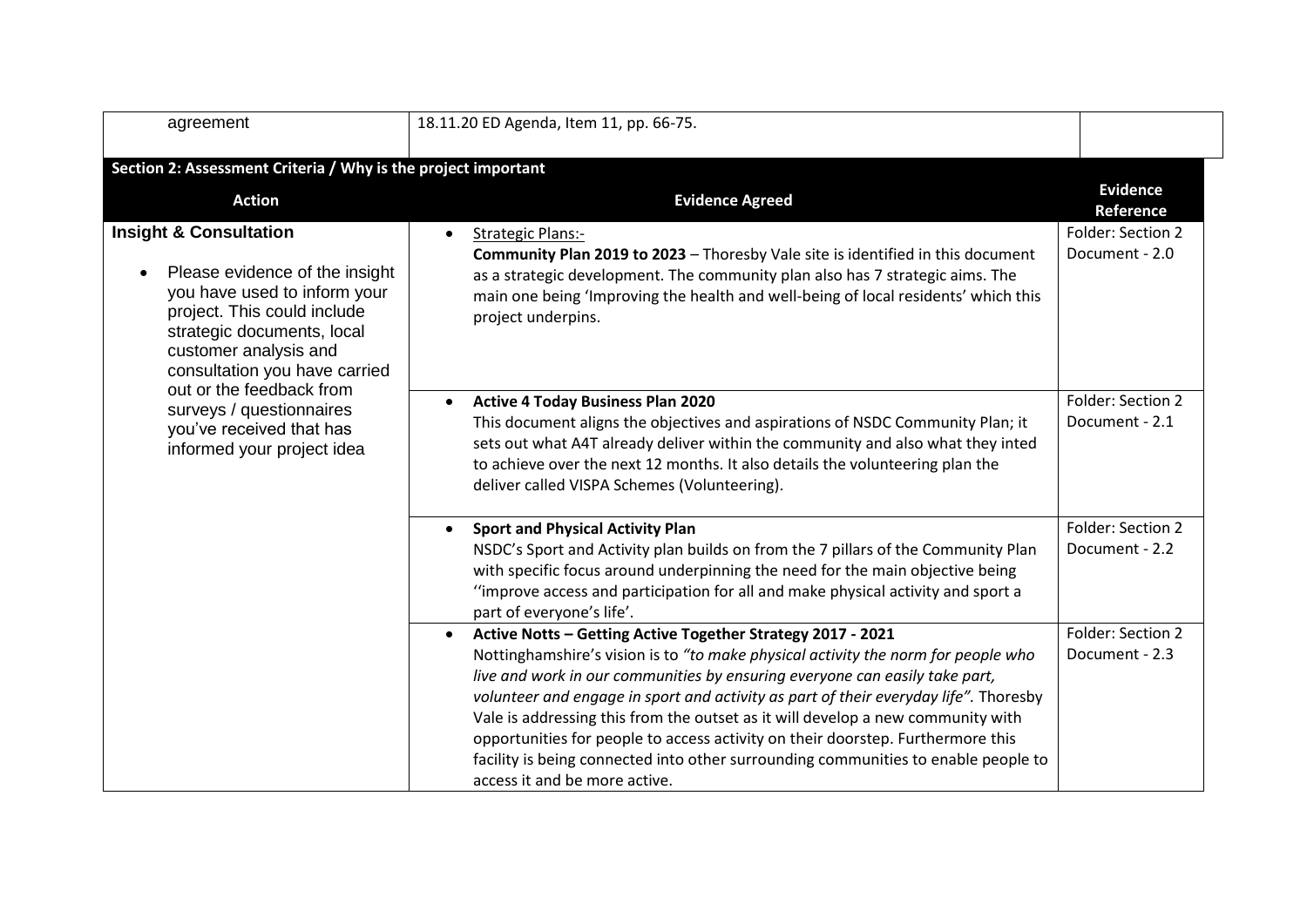| <b>Forest Corner Masterplan</b><br>$\bullet$<br>Sets out the plan for the Forest Corner which identifies the old Thoresby Colliery<br>site as playing a large part within this strategy. It will bring employment<br>opportunities, leisure (Cycling has been a part of this emerging plan for some time)<br>and with other complimentary activities yet to come this will all strengthen the<br>economy within the Forest Corner.                                                              | Folder: Section 2<br>Document - 2.4  |
|-------------------------------------------------------------------------------------------------------------------------------------------------------------------------------------------------------------------------------------------------------------------------------------------------------------------------------------------------------------------------------------------------------------------------------------------------------------------------------------------------|--------------------------------------|
| Tourism Strategy 2020 - 2023<br>$\bullet$<br>This Tourism Strategy also aligns to and feeds directly to the wider<br>Nottinghamshire Visitor Economy Strategy 2019 - 29. The Tourism economy in<br>Newark and Sherwood saw that the value of the economic visitor economy impact<br>for NSDC in 2018 was worth £281.56m. The importance of getting visitor<br>attractions right for this district is key to its success therefore this project will<br>heavily aligned to the Tourism Strategy. | Folder: Section 2<br>Document - 2.5  |
| <b>5G Connected Forest Project</b><br>$\bullet$<br>The project team are engaged with Ceren Clulow (Head of Digital) at Nottingham<br>County Council and Nottingham Trent University to explore how the 5G testbed<br>pilot can be embedded within this facility to assist with Data Capture and<br>potentially in the fullness of time animating or activating the site to enhance its<br>digital offer.                                                                                        | Folder: Section 2<br>Document - 2.6  |
| <b>Thoresby Vale Masterplan Development</b><br>Initial masterplan concept identifying the need for providing 'active places' for<br>residents.                                                                                                                                                                                                                                                                                                                                                  | Folder: Section 2<br>Document - 2.10 |
| <b>Consultation/Survey Results:-</b><br>Results of the Community Consultation survey which highlighted a need for this<br>type of family friendly, inclusive recreational facility. 136 respondents all of which<br>were extremely supportive of what we are trying to achieve on site.                                                                                                                                                                                                         | Folder: Section 2<br>Document - 2.7  |
| Feedback:-<br>$\bullet$<br>Initial Key Stake Holder engagement with Cycling Projects, Housing Developers,<br>Harworth, Experience Community, Active Notts, Sherwood Pines, RSPB has already<br>taken place however as the project emerges this will remain a constant part of the<br>project to ensure every stakeholder is aligned to this project. The level of support                                                                                                                       | As Above                             |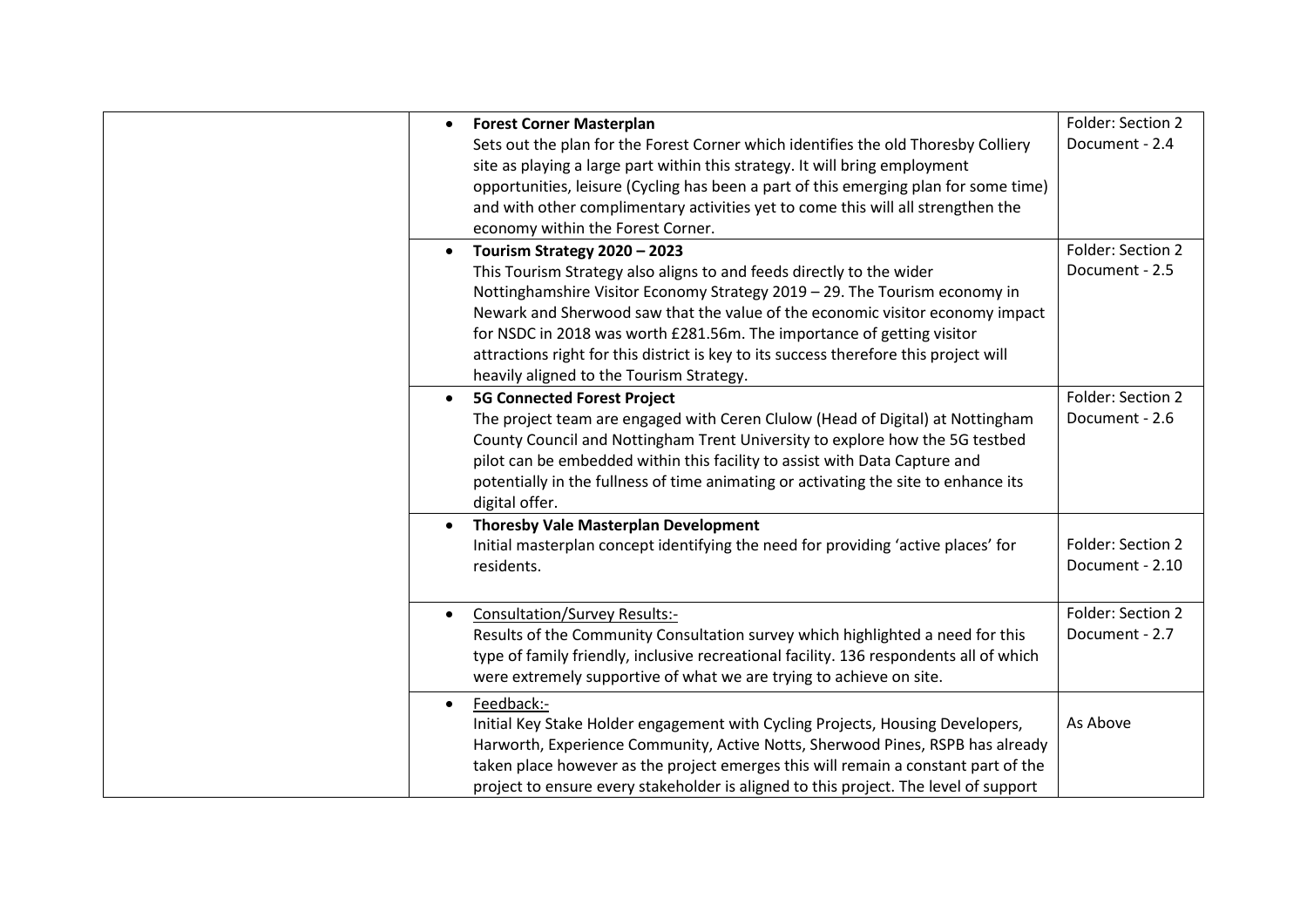| so far has also been extremely positive                                                  |                     |
|------------------------------------------------------------------------------------------|---------------------|
|                                                                                          |                     |
|                                                                                          |                     |
|                                                                                          |                     |
| Letters of Support:-<br>$\bullet$                                                        | Folder: Section 2 / |
|                                                                                          | Letters of support  |
| Housing Developer support - Barratt Homes have pledged their support to this             | Folder - 2.8        |
| project as it aligns to key outcomes identified in the 'Great Places' Document           |                     |
| included in the 'Letters of Support Folder'.                                             |                     |
|                                                                                          |                     |
| Edwinstowe Parish Council - Supportive of this facility as it will be a unique asset     |                     |
| for the residents of Edwinstowe and the Parish Council are keen to be involved in        |                     |
| the development of BMXing on site.                                                       |                     |
| Harworth Group Plc - As masterplanner / developer for the site Harworth are              |                     |
| committed to developing sites that are active communities for people to live in.         |                     |
| This proposed facility is embedded with Harworth's ethos and will act as a               |                     |
| blueprint for many other developments that they become involved in.                      |                     |
|                                                                                          |                     |
| Active Notts - Ongoing work between NSDC and Active Notts and Thoresby Vale              |                     |
| supports the work they carry out in nearby Ollerton and Boughton. Active Notts           |                     |
| have been quite vocal this project aligning to their 'Gettng Active Together'            |                     |
| strategy which targets and tackles inequalities for allowing people to be active.        |                     |
|                                                                                          |                     |
| Cycling Projects - Ian Tierney (Cycling Projects Director is keen to progress Wheels     |                     |
| for All initiatives in this area as Cycling Projects are quite under-represented in this |                     |
| region                                                                                   |                     |
| Experience Community - Craig Grimes has pledged support as this style of facility        |                     |
| supports the ongoing work of his organisation. Experience Community are keen to          |                     |
| try and set up a satellite facility to support the established one at Leeds Urban Bike   |                     |
| Park. Due to the connectivity in the area this location aligns to his vision.            |                     |
|                                                                                          |                     |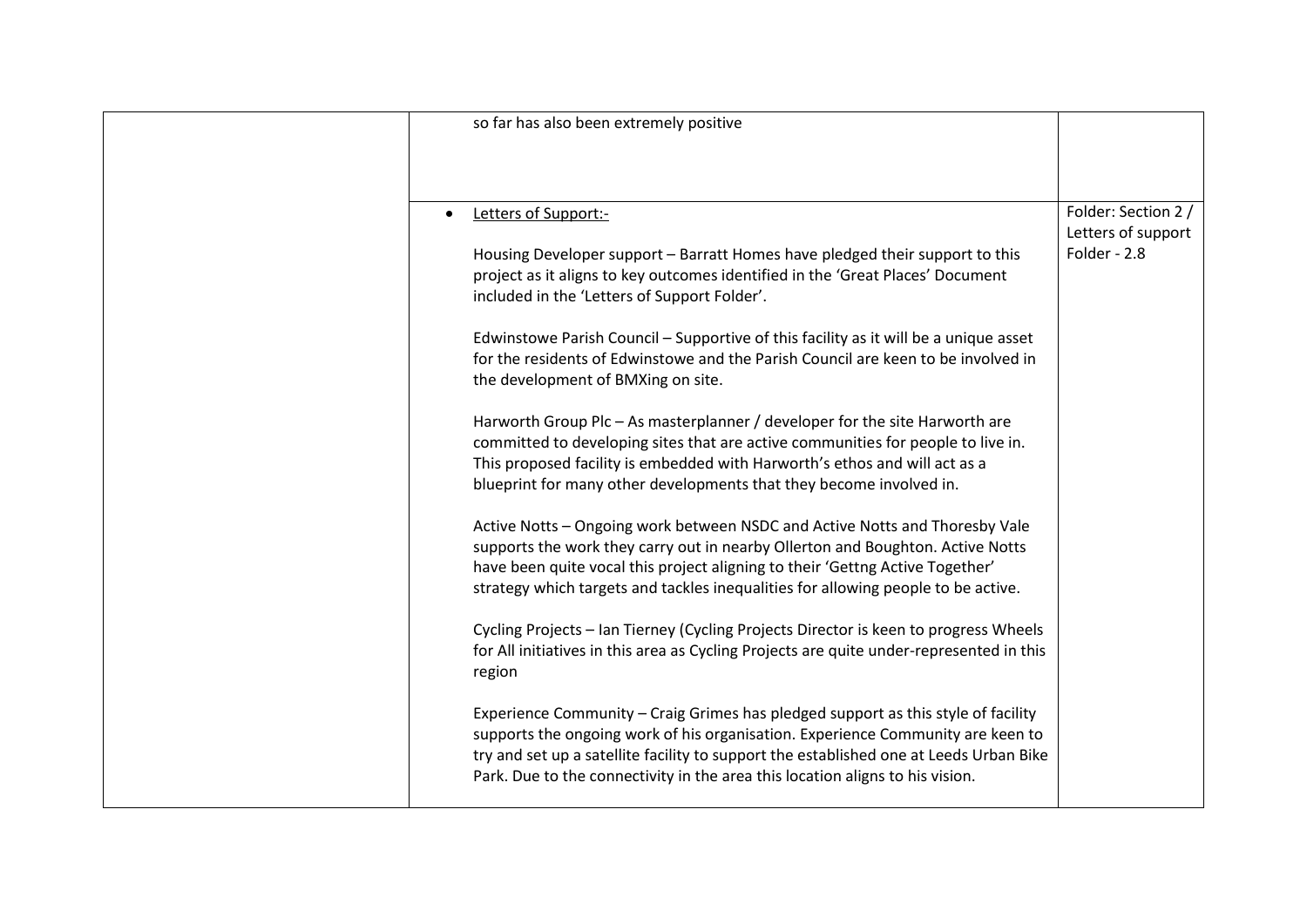|                                                                                                                                                                                                                                                                                                                                                  | Clumber Park National Trust - Graham Clark; whilst unable to provide official<br>support has suggested that this facility will support the ongoing work of the NT at<br>Clumber Park.                                                                                                                                                                                                                                                                                                                                                         |                                      |
|--------------------------------------------------------------------------------------------------------------------------------------------------------------------------------------------------------------------------------------------------------------------------------------------------------------------------------------------------|-----------------------------------------------------------------------------------------------------------------------------------------------------------------------------------------------------------------------------------------------------------------------------------------------------------------------------------------------------------------------------------------------------------------------------------------------------------------------------------------------------------------------------------------------|--------------------------------------|
| <b>Facility availability / Local</b><br>opportunities<br>If you are planning to provide<br>new facilities and<br>opportunities, it will be helpful<br>if you can evidence how<br>you've considered the existing<br>facilities that are available for<br>the community. This could be<br>through a Local Facilities<br>Strategy or other analysis | Local data about cycling, facilities:-<br>$\bullet$<br>Comparison Document - The project team have provided a comparison of the<br>similar facilities in the area and how Thoresby Vale will be different but also<br>compliment the nearby facilities. Furthermore this facility is looking to enhance its<br>offer in the future and due to the topography of the site it will offer a unique<br>experience that no other facility in the area can. This is due to the hilly terrain on<br>the old spoil heaps which offer great variation. | Folder - Section 2<br>Document - 2.9 |
| <b>Facility condition</b><br>If you are improving the<br>condition of an existing facility,<br>please provide supporting<br>evidence for why this is<br>needed                                                                                                                                                                                   | Not applicable as this project is the creation of a new facility; not improving an existing<br>facility.                                                                                                                                                                                                                                                                                                                                                                                                                                      | <b>Not Applicable</b>                |
| Section 3: Assessment Criteria / What will you achieve                                                                                                                                                                                                                                                                                           |                                                                                                                                                                                                                                                                                                                                                                                                                                                                                                                                               | <b>Evidence</b>                      |
| <b>Action</b>                                                                                                                                                                                                                                                                                                                                    | <b>Evidence Agreed</b>                                                                                                                                                                                                                                                                                                                                                                                                                                                                                                                        | Reference                            |
| <b>Sport and community Development</b>                                                                                                                                                                                                                                                                                                           |                                                                                                                                                                                                                                                                                                                                                                                                                                                                                                                                               | Folder: Section 3                    |
| Please tell us how the facility<br>will be used, what activities<br>will be offered and how you'll<br>make these happen. (A<br>Development Plan template is                                                                                                                                                                                      | Cycling Sports Development plan to include<br>$\bullet$<br>An extensive Cycling Development Plan has been developed in conjunction with<br>NSDC, Active 4 Today and British Cycling's Regional Officer.                                                                                                                                                                                                                                                                                                                                       | Document - 3.0                       |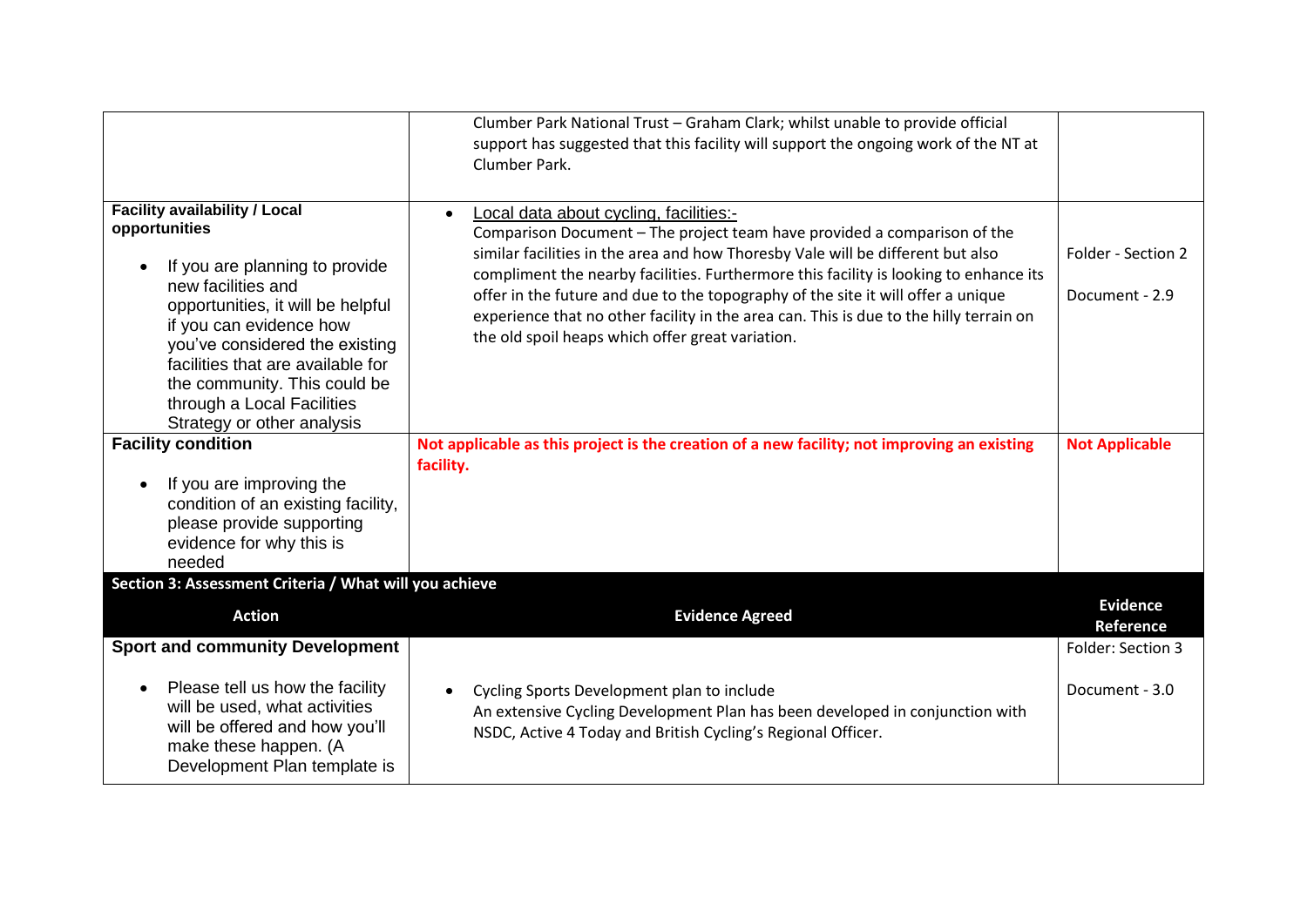| available on request)                                                                                                |                                                                                                                                                                                                                                                                                                                                                                                                                                                                                                                                                                                                                                                                                                                                                                          | Folder: Section 3                   |
|----------------------------------------------------------------------------------------------------------------------|--------------------------------------------------------------------------------------------------------------------------------------------------------------------------------------------------------------------------------------------------------------------------------------------------------------------------------------------------------------------------------------------------------------------------------------------------------------------------------------------------------------------------------------------------------------------------------------------------------------------------------------------------------------------------------------------------------------------------------------------------------------------------|-------------------------------------|
|                                                                                                                      | List of BC Clubs within a 15 mile radius<br>$\bullet$<br>XL showing the number of British Cycling affiliated clubs. 17 clubs are within a 15<br>mile radius. This equates to 1,405 British Cycling members who have a propensity<br>to cycle. Of this 1,405 club membership the following is known:<br>4 x Go-ride clubs which is the British Cycling Club Mark accreditation which means<br>they have the necessary governance in place for coaches and safeguarding etc.<br>These 4 Go-Ride Clubs have 552 members and from research we have carried out<br>means that the proposed faciltiies would suit the delivery of activities by these<br>clubs. A4T, NSDC will work closely with Steve Johnson of British Cycling to signpost<br>these clubs to this facility. | Document - 3.1                      |
| <b>Active Travel and connectivity</b>                                                                                |                                                                                                                                                                                                                                                                                                                                                                                                                                                                                                                                                                                                                                                                                                                                                                          | Folder: Section 3                   |
| Please tell us the work you<br>have undertaken on safe<br>travel planning for people to<br>access the proposed site. | Local walking and cycling plans<br>$\bullet$<br>The full document is included but broadly speaking due to this facility's<br>connectivity to nearby communities and other facilities through cycling and<br>walking routes this is well placed to deliver much more. The appointment of<br>a Travel Planning co-ordinator who is promoting Active Travel initiatives via<br>Cycling or Walking to the new residential housing development this is well<br>aligned to the LCWIP.<br>https://www.nottinghamshire.gov.uk/planning-and-environment/walking-cycling-and-<br>rights-of-way/cycling/cycling-strategy#CSDP                                                                                                                                                       | Document - 3.2                      |
|                                                                                                                      | <b>Cycle Accessibility Plan</b><br>$\bullet$<br>Mapping diagram showing cycle accessibility to the site. A total of 216,308<br>people live within an hour of the Cycle Hub; 45,489 are under 18 yrs old and<br>26,153 are under 12. The diagram also shows cycle routes, National Cycle<br>Routes, clubs and schools.                                                                                                                                                                                                                                                                                                                                                                                                                                                    | Folder: Section 3<br>Document - 3.3 |
|                                                                                                                      | Pedestrian Accessibility Plan<br>$\bullet$<br>Mapping diagram showing the connectivity around the local communities.<br>Pedestrian access up to a 30 minutes' walk from the site.                                                                                                                                                                                                                                                                                                                                                                                                                                                                                                                                                                                        | Folder: Section 3<br>Document - 3.4 |
|                                                                                                                      | Drive Time Plan<br>$\bullet$<br>Mapping diagram showing drive time to surrounding facilities for 30 minutes<br>and 60 minutes.                                                                                                                                                                                                                                                                                                                                                                                                                                                                                                                                                                                                                                           | Folder: Section 3<br>Document - 3.5 |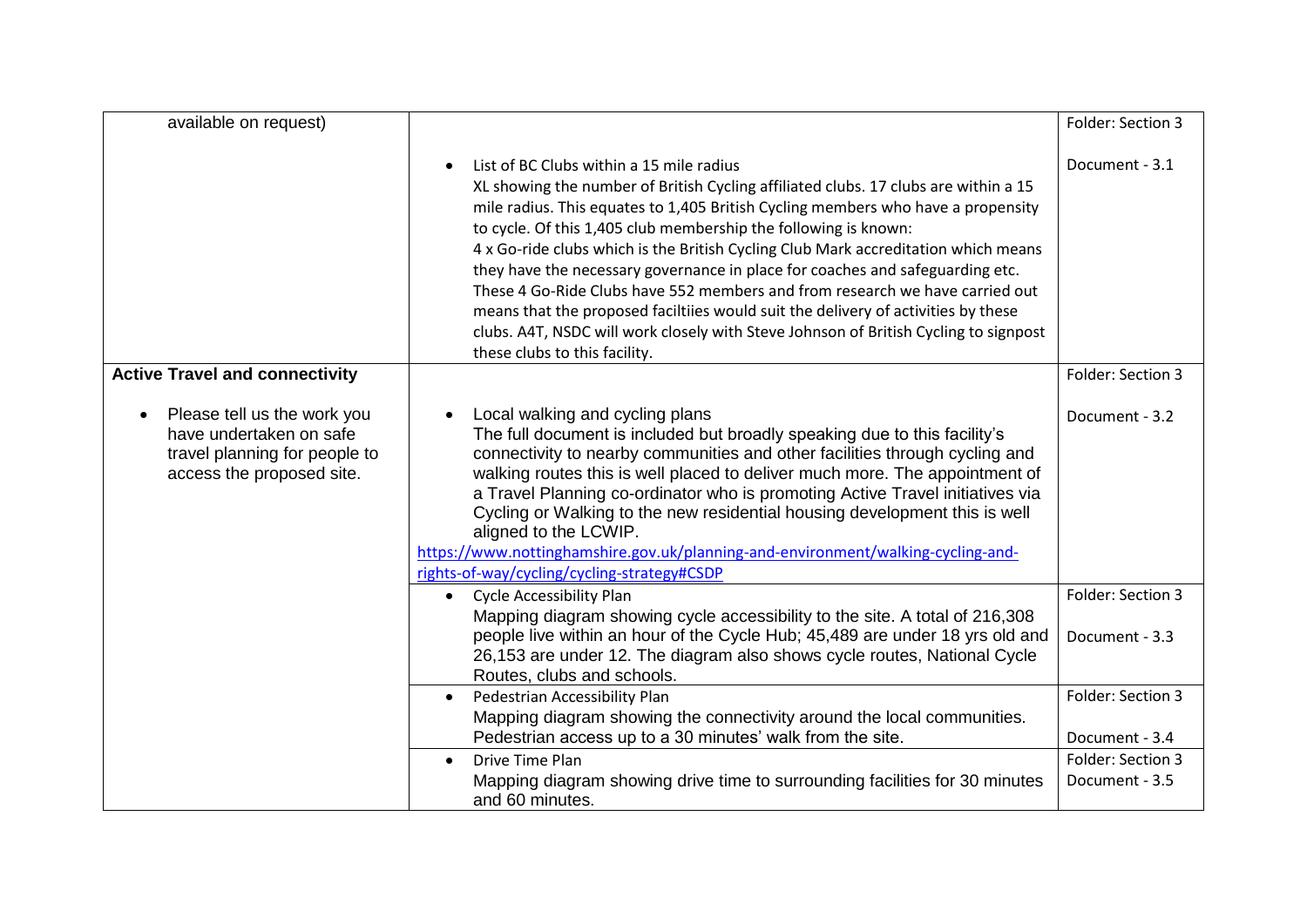| <b>Programme of Use</b><br>Please provide us with a<br>Programme of use. If you plan to<br>make your facilities available for<br>other groups to use, please tell<br>us about it.                                                                     | Programme of use<br>$\bullet$<br>Programme of Use and Throughput figures along with user breakdown.                                                                                                                                                                                                                                                                                                                                                                                                                                                                                                                                                                                                                                                                                                                                                                   | Folder: Section 3<br>Document - 3.6                                                                     |
|-------------------------------------------------------------------------------------------------------------------------------------------------------------------------------------------------------------------------------------------------------|-----------------------------------------------------------------------------------------------------------------------------------------------------------------------------------------------------------------------------------------------------------------------------------------------------------------------------------------------------------------------------------------------------------------------------------------------------------------------------------------------------------------------------------------------------------------------------------------------------------------------------------------------------------------------------------------------------------------------------------------------------------------------------------------------------------------------------------------------------------------------|---------------------------------------------------------------------------------------------------------|
| Design for the audience<br>How has the need for the<br>project informed the design<br>proposals? (Identify how the<br>activities asked for in the<br>consultation have led to the<br>design proposals for the<br>facilities).                         | Project brief<br>$\bullet$<br>Following the very early masterplan for the site that was developed in-line<br>with the NSDC plans to address elements of the Community Plan for NSDC<br>to promote places for people to be active whilst addressing the housing<br>needs. Cycling/walking as an activity flowed through the early plans for the<br>site but following a more in-depth consultation carried out earlier this year<br>the project team were able to define the cycling elements required to<br>address the needs.<br>As the site is a large scale housing development with a country park the<br>need was very much focussed around recreational leisure activities for all.<br>The designs that have now been detailed by Bike Track are in line with this<br>'need' and also address the key objectives and aspirations of the Places to<br>Ride fund. | Designs are in<br>Section 4.<br>Consultation<br>which identifies<br>need is Section 2.<br>Document 2.7. |
| <b>Statutory Bodies only</b><br>You will be required to enter<br>into a formal Community Use<br><b>Agreement with Sport</b><br>England. However, at this time<br>we would like to know how<br>you'll embed community<br>activity at your school site. | <b>Community Use Agreements</b><br><b>NOT APPLICABLE FOR THIS PROJECT?</b>                                                                                                                                                                                                                                                                                                                                                                                                                                                                                                                                                                                                                                                                                                                                                                                            | <b>Not Applicable</b><br><b>Confirmed by Ben</b><br><b>Dunning</b><br>3/11/2020                         |

| Section 4: Assessment Criteria: How you will make it happen |                        |          |
|-------------------------------------------------------------|------------------------|----------|
| Action                                                      | <b>Evidence Agreed</b> | Evidence |
|                                                             |                        |          |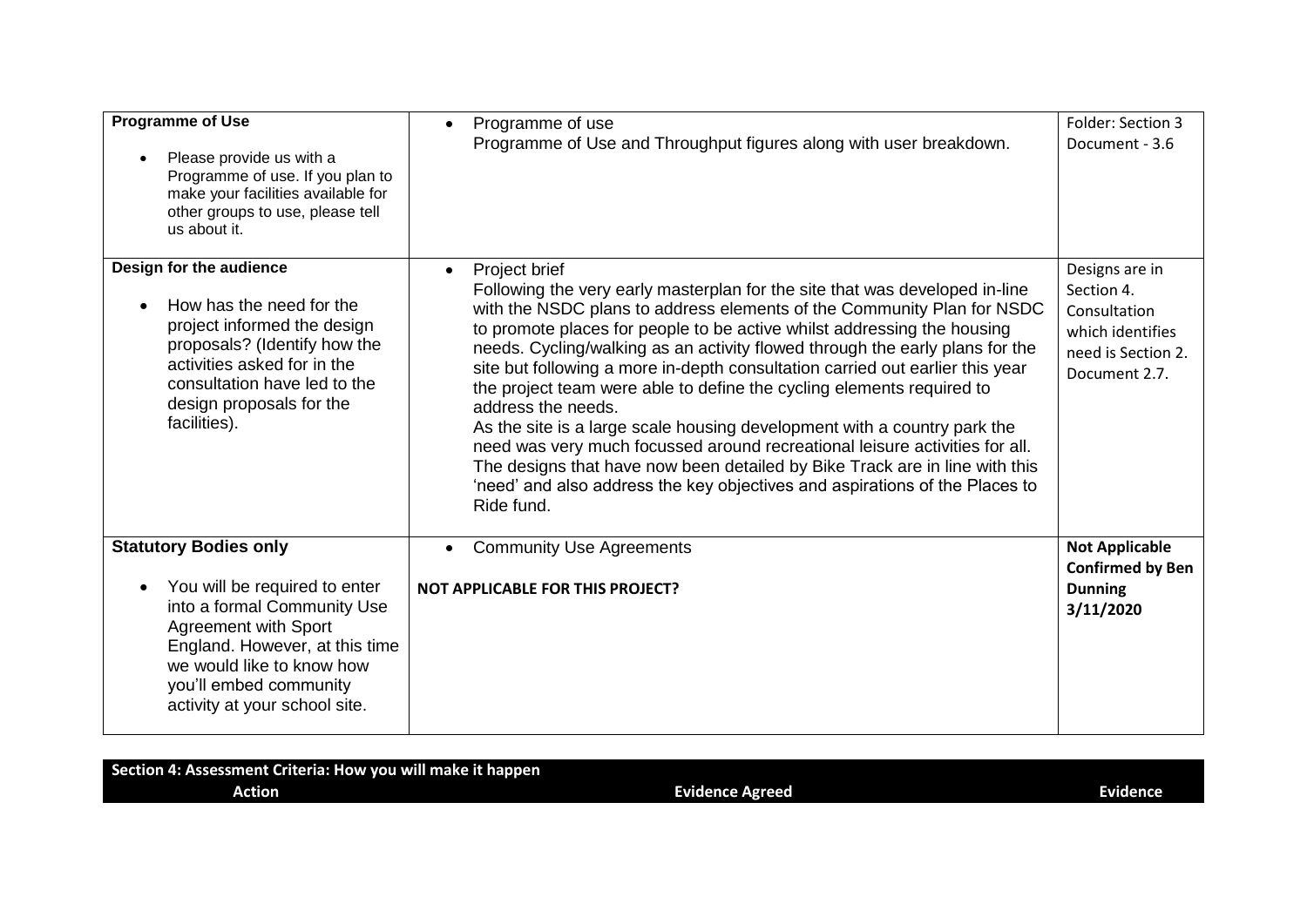|                                                                                                                                                                                                                                                                                                                            |                                                                                                                                                                                                                                                                                                                                                                                                                                                                                                                                                                                                        | Reference                                      |
|----------------------------------------------------------------------------------------------------------------------------------------------------------------------------------------------------------------------------------------------------------------------------------------------------------------------------|--------------------------------------------------------------------------------------------------------------------------------------------------------------------------------------------------------------------------------------------------------------------------------------------------------------------------------------------------------------------------------------------------------------------------------------------------------------------------------------------------------------------------------------------------------------------------------------------------------|------------------------------------------------|
| The project team<br>Capital projects often involve<br>several stakeholders and<br>regularly require a variety of<br>professionally qualified<br>individuals. Please tell us<br>about this team for your<br>project.                                                                                                        | Organisation chart<br>$\bullet$<br>Roles and responsibilities<br>$\bullet$<br><b>Technical experts</b><br>$\bullet$<br>Broadly speaking this project will be delivered in line with the phasing works of the<br>larger scale $(E170m)$ re-development of the whole site. A project board will be<br>instigated to deliver this Cycling Project which will comprise of similar experts and<br>specialists to that of the larger Thoresby Vale re-development project. Where<br>efficiencies can be gained from the larger project the team will endeavour to do so<br>where applicable and appropriate. | Folder: Section 4<br>Document 4.0              |
| <b>Cost and Design</b>                                                                                                                                                                                                                                                                                                     |                                                                                                                                                                                                                                                                                                                                                                                                                                                                                                                                                                                                        | Folder Section 4                               |
| The project will need a clear cost<br>plan identifying the capital works,<br>which should be accompanied by<br>at least one quote. This plan<br>should consider fees, planning<br>and VAT aspects.<br>It is essential that the design of<br>the proposed facilities adheres to<br>Sport England and BC design<br>guidance. | Thoresby Vale Cycle Hub Feasibility/Design<br>$\bullet$<br>Cost plan<br>$\bullet$<br><b>Total Project Cost Plan</b><br>Cycle Hub Cost Plan                                                                                                                                                                                                                                                                                                                                                                                                                                                             | Document 4.1<br>Document 4.1a<br>Document 4.1b |
| <b>Programme Plan</b><br>To provide an understanding<br>of the phases, timescales and<br>key constraints that will be<br>present during the project.                                                                                                                                                                       | Programme plan                                                                                                                                                                                                                                                                                                                                                                                                                                                                                                                                                                                         | Folder: Section 4<br>Document 4.2              |
| <b>Partnership Funding</b>                                                                                                                                                                                                                                                                                                 | Partnership funding agreements<br>$\bullet$                                                                                                                                                                                                                                                                                                                                                                                                                                                                                                                                                            | Folder: Section 4                              |
| Evidence of secured<br>partnership funding and<br>evidence that the project will                                                                                                                                                                                                                                           | Letter from Harworth Group to Newark and Sherwood District Council outlining the<br>direct investment to the project. This also outlines Harworth Group's support for the<br>project and application.                                                                                                                                                                                                                                                                                                                                                                                                  | Document 4.3                                   |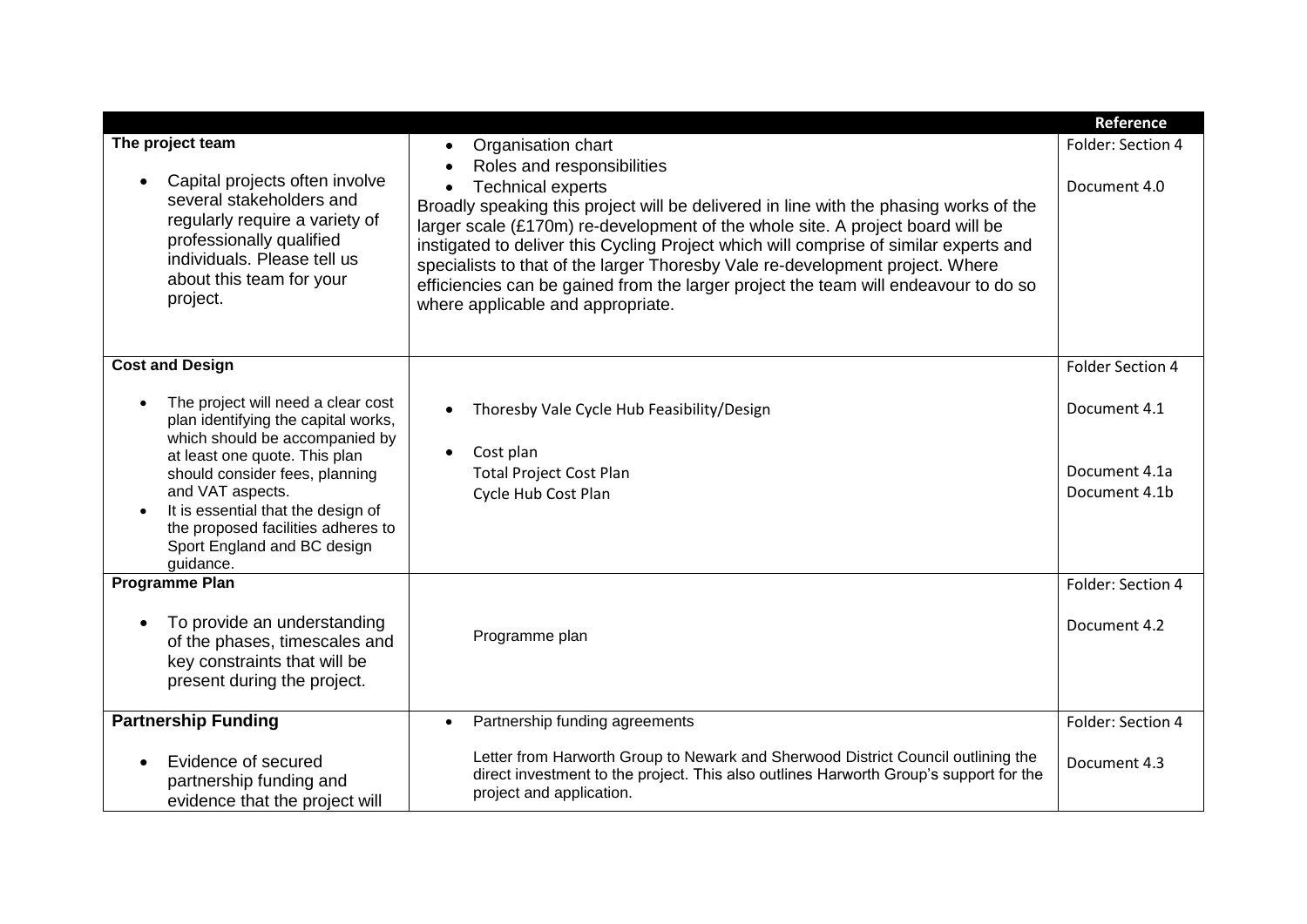| source any shortfall for the<br>capital project                                                                                                                                                                                                                                                                                   |                                                                                                                                                                                                                                                                                                                                                                                                                                                                                                                                                                                                                                                                                                                                                                                                                                                                                                                                           |                                    |
|-----------------------------------------------------------------------------------------------------------------------------------------------------------------------------------------------------------------------------------------------------------------------------------------------------------------------------------|-------------------------------------------------------------------------------------------------------------------------------------------------------------------------------------------------------------------------------------------------------------------------------------------------------------------------------------------------------------------------------------------------------------------------------------------------------------------------------------------------------------------------------------------------------------------------------------------------------------------------------------------------------------------------------------------------------------------------------------------------------------------------------------------------------------------------------------------------------------------------------------------------------------------------------------------|------------------------------------|
| <b>Business Planning / Financial</b><br><b>Forecasting / Facility Operation</b>                                                                                                                                                                                                                                                   |                                                                                                                                                                                                                                                                                                                                                                                                                                                                                                                                                                                                                                                                                                                                                                                                                                                                                                                                           | Folder: Section 4                  |
| Overall business plan /<br>Income and Expenditure<br>forecast (minimum of 5 years)<br>showing how it will operate<br>long term, partnership working<br>models with partners, risk<br>management, ring-fenced<br>income to ensure long term<br>sustainability to cover sports<br>development and sinking fund<br>for the facility. | <b>Business Plan including</b><br>$\bullet$<br>5 Year Income & Expenditure Forecast<br>$\bullet$<br>We have compiled a Business Case and 5 year Income and Expenditure forecast<br>for the facility. These documents are indicative at present based on research of<br>other similar facilities.<br>We would like to convey that assuming the project is successful; a full<br>tender/procurement process will begin to appoint an appropriate operator. The<br>project team have already identified 4 potential operators and dialogue is ongoing<br>(all explained in the business case). NSDC and Harworth Group are committed to<br>ensuring that whoever the appointed operator is they will receive ongoing support to<br>ensure the facility is sustainable for the years to come. Furthermore Harworth are<br>committed to 10 years on this site so will work with the operator and NSDC to<br>ensure its success moving forward. | Document $-4.4$<br>Document $-4.5$ |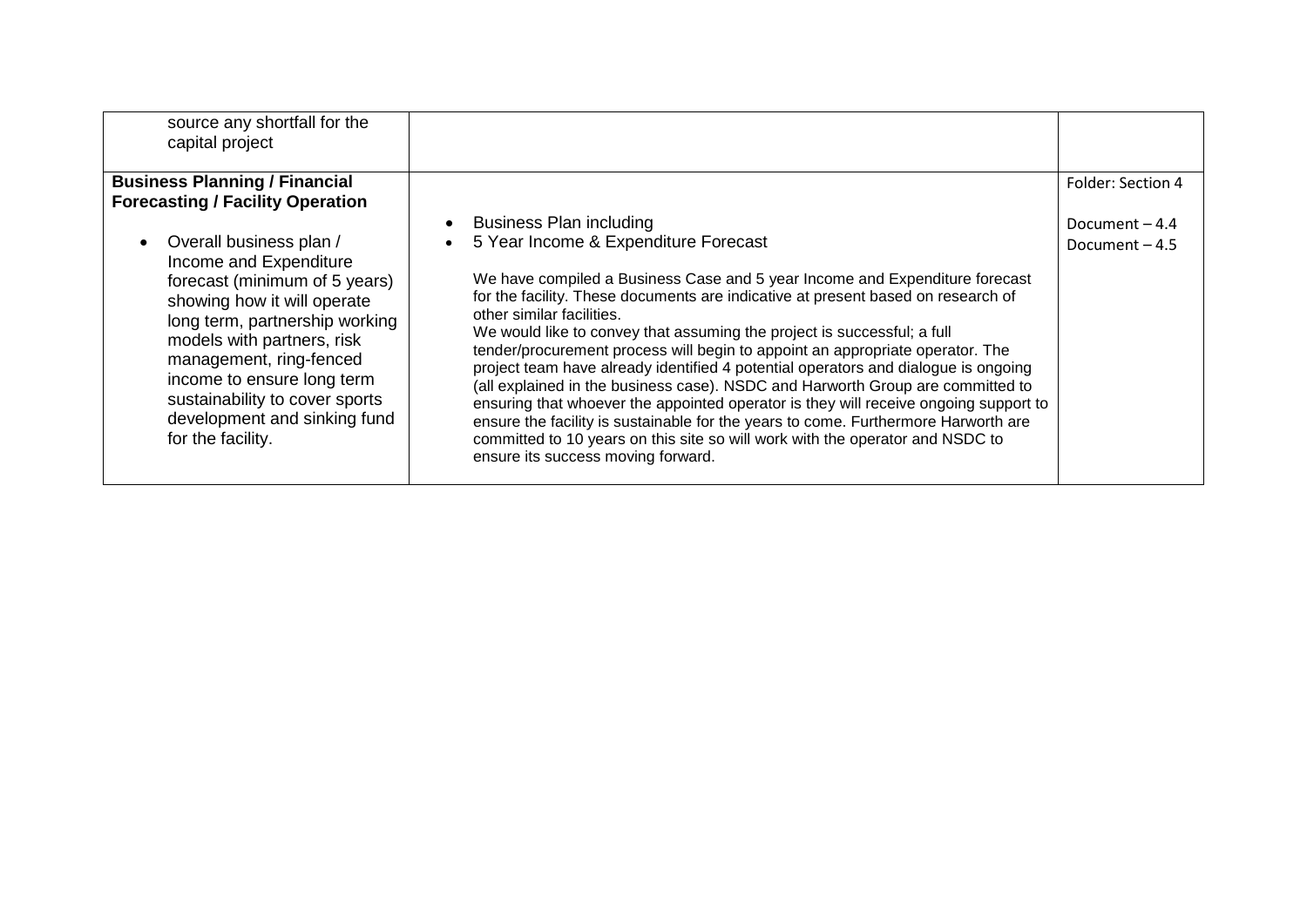| Data collection and monitoring<br>The applicant will need to<br>identify the data collection<br>requirements and have<br>appropriate technology,<br>systems and process for<br>implementation.                                                                                                                                                   | The project team have identified numerous ways of carrying out M&E and is<br>$\bullet$<br>being built into the project at an early stage.<br>Likelihood is that this facility will conduct its M&E through with an innovative<br>approach linked to the 5G Forest Connection project. Work is ongoing with<br>Nottingham County Council and Nottingham Trent University.                                                                                    | N/A               |
|--------------------------------------------------------------------------------------------------------------------------------------------------------------------------------------------------------------------------------------------------------------------------------------------------------------------------------------------------|-------------------------------------------------------------------------------------------------------------------------------------------------------------------------------------------------------------------------------------------------------------------------------------------------------------------------------------------------------------------------------------------------------------------------------------------------------------|-------------------|
| <b>Risk Register / Mitigation</b>                                                                                                                                                                                                                                                                                                                |                                                                                                                                                                                                                                                                                                                                                                                                                                                             | Folder: Section 4 |
| The applicant will need to<br>identify any risks and the<br>mitigating actions for the<br>project's development,<br>updated on a monthly basis. A<br>project risk register will need<br>to identify:<br>The major risks affecting<br>the delivery / success of<br>the project.<br>The key risks associated<br>with project costs and<br>funding. | Project Risk register                                                                                                                                                                                                                                                                                                                                                                                                                                       | Document-4.6      |
| <b>Procurement</b>                                                                                                                                                                                                                                                                                                                               | <b>Procurement Strategy</b><br>$\bullet$                                                                                                                                                                                                                                                                                                                                                                                                                    |                   |
| The applicant will need to<br>provide evidence of<br>appropriate procurement<br>including adherence with<br>procurement best practice and<br>where appropriate relevant<br>legislation.                                                                                                                                                          | As Newark and Sherwood DC's delivery partner, Harworth will procure the<br>installation of the cycle hub facilities. Harworth Group are a publicly listed<br>property investment and development company and as such, procurement<br>strategies are industry benchmarked. Newark and Sherwood DC as applicant, will<br>approve proposed spend prior to contract placement to mitigate risk and to certify<br>draw down of the Grant accordingly thereafter. |                   |